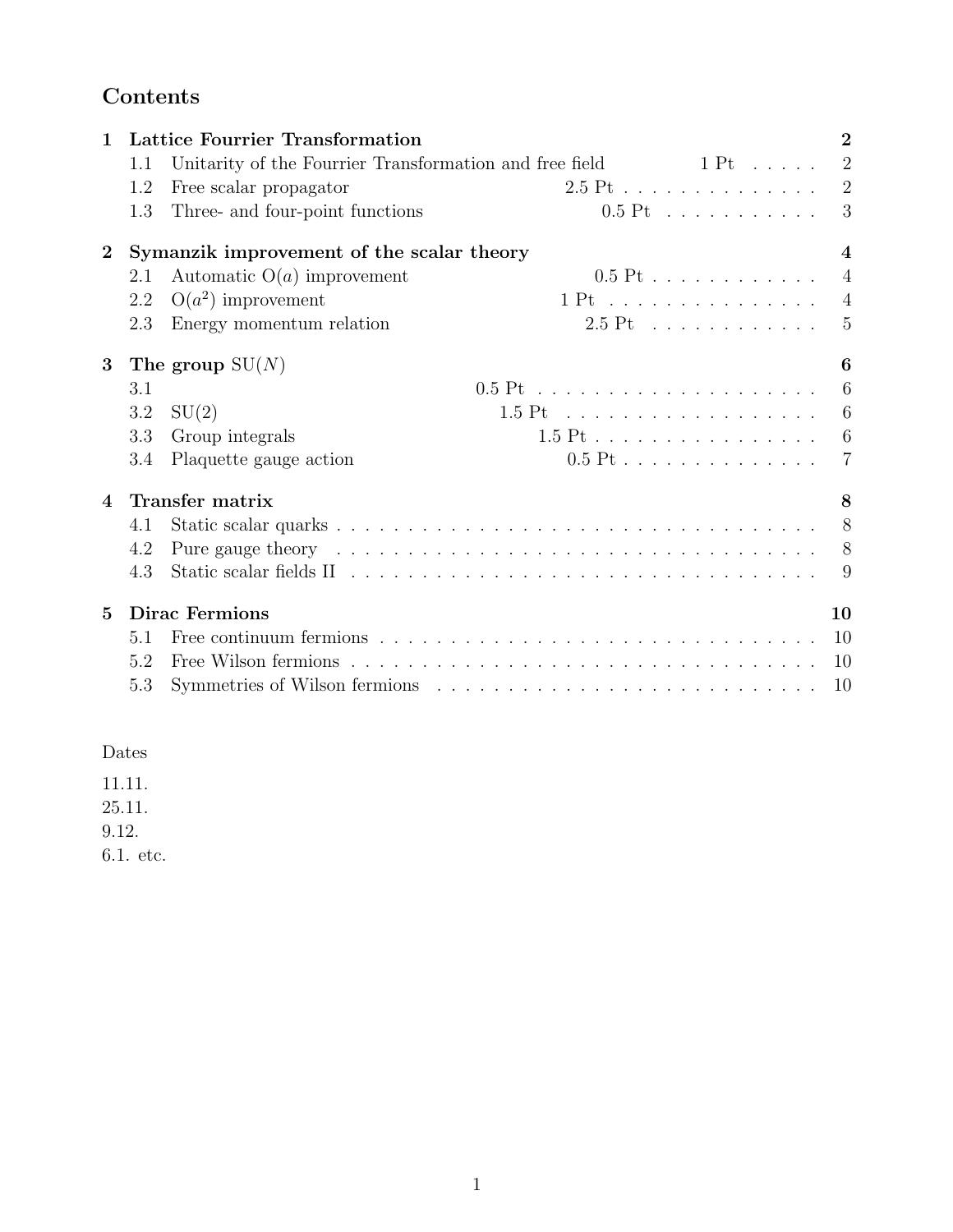### 1 Lattice Fourrier Transformation

#### 1.1 Unitarity of the Fourrier Transformation and free field 1 Pt

Show that a 1-dimensional Fourrier Transformation is unitary, i.e. the matrix  $U_{nk}$  defined by

$$
g_n = \sum_k U_{nk} \tilde{g}_k , \qquad (1.1)
$$

with

$$
g_n = f(x = na), \tag{1.2}
$$

$$
\tilde{g}_k = \sqrt{N} \tilde{f}(p = k \frac{2\pi}{L}), \ N = L/a \tag{1.3}
$$

$$
f(x) = \sum_{p} e^{ipx} \tilde{f}(p) \tag{1.4}
$$

is unitary,

$$
U^{\dagger}U = 1. \tag{1.5}
$$

Why does this hold also for the d-dimensional Fourrier transformation? Assuming the transformation in a finite volume,  $V = L_0L_1L_2L_3$ , show that

$$
\frac{1}{V} \sum_{p} e^{ipx} = \delta(x) \tag{1.6}
$$

with the lattice delta-function, defined by

$$
a^{4} \sum_{x} \delta(x - y) f(x) = f(y).
$$
 (1.7)

Take the infinite volume limit to show

$$
\int_{-\pi/a}^{\pi/a} \frac{d^4 p}{(2\pi)^4} e^{ipx} = \delta(x) \,. \tag{1.8}
$$

#### 1.2 Free scalar propagator 2.5 Pt

The matrix  $M$  is defined by

$$
S_{\text{free}} = a^4 \sum_{x} \{ -\phi^*(x) \partial_{\mu}^* \partial_{\mu} \phi(x) + m^2 |\phi|^2(x) \}
$$
 (1.9)

$$
= \phi^{\dagger} M \phi, \ \phi_n = a \phi(na). \tag{1.10}
$$

Write down  $M$  explicitly in one dimension (finite  $L$ ) and observe that it is hermitian.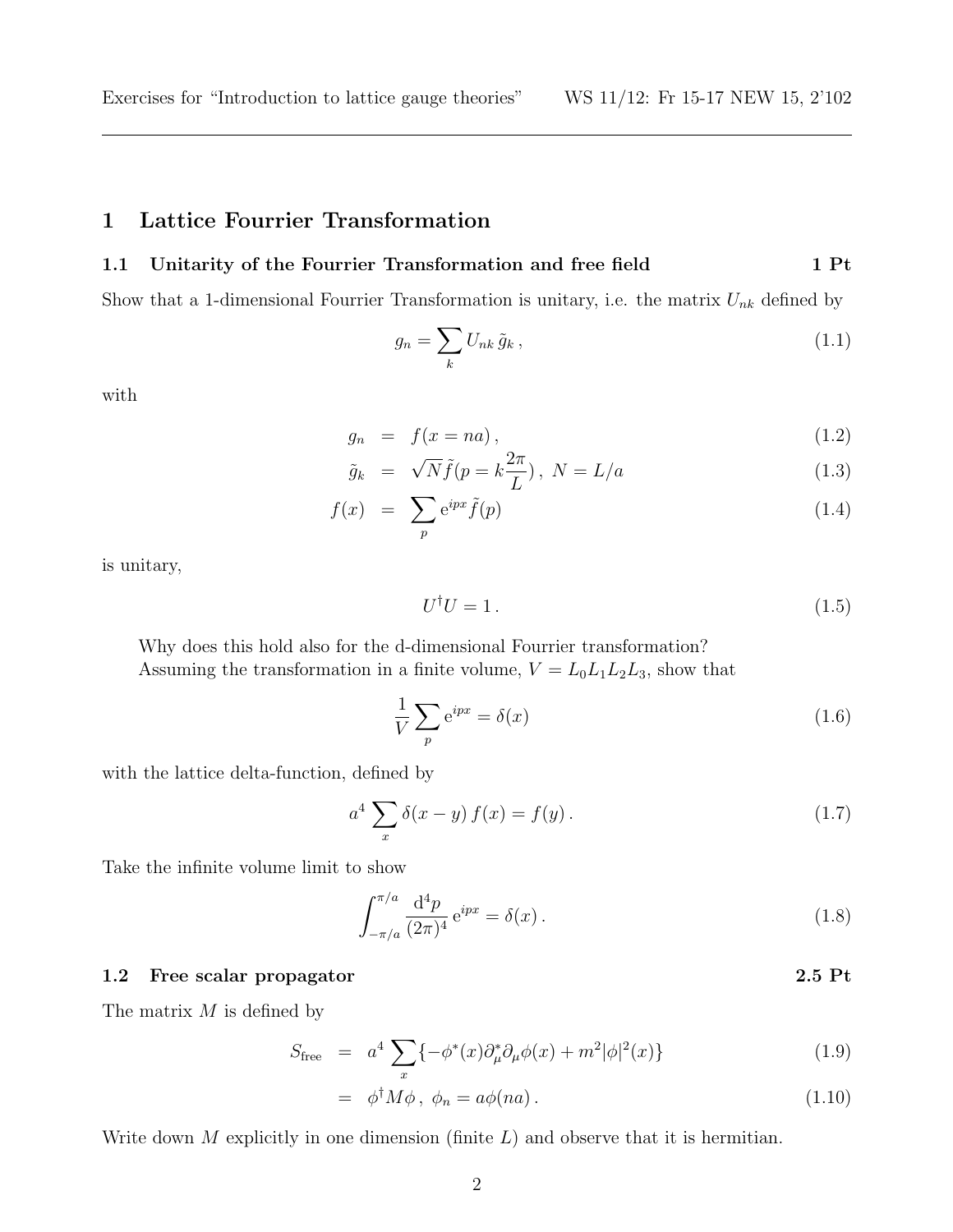Show that  $M$  is diagonalized by the Fourrier transformation matrix,

$$
U^{\dagger}MU = \tilde{M}, \ \tilde{M}_{kk'} = \delta_{kk'}\mu_k^2 \tag{1.11}
$$

and obtain the elements of  $\mu_k^2$ . Expand  $\mu_k^2/a^2$  up to (and including) second order in the lattice spacing a at fixed momenta  $p = k \frac{2\pi}{L}$  $\frac{2\pi}{L}$ . Write down the explicit form for the Green function, i.e. the inverse of  $M$  and its a-expansion.

#### 1.3 Three- and four-point functions 0.5 Pt

What are the three-point functions

$$
G_3(x, y, z) = \langle \phi(x)\phi^*(y)\phi(z) \rangle \tag{1.12}
$$

$$
G_3'(x, y, z) = \langle \phi(x)\phi^*(y)\phi^*(z) \rangle \tag{1.13}
$$

and the four-point function

$$
G_4(x, y, z, r) = \langle \phi(x)\phi^*(y)\phi(z)\phi^*(r) \rangle ? \qquad (1.14)
$$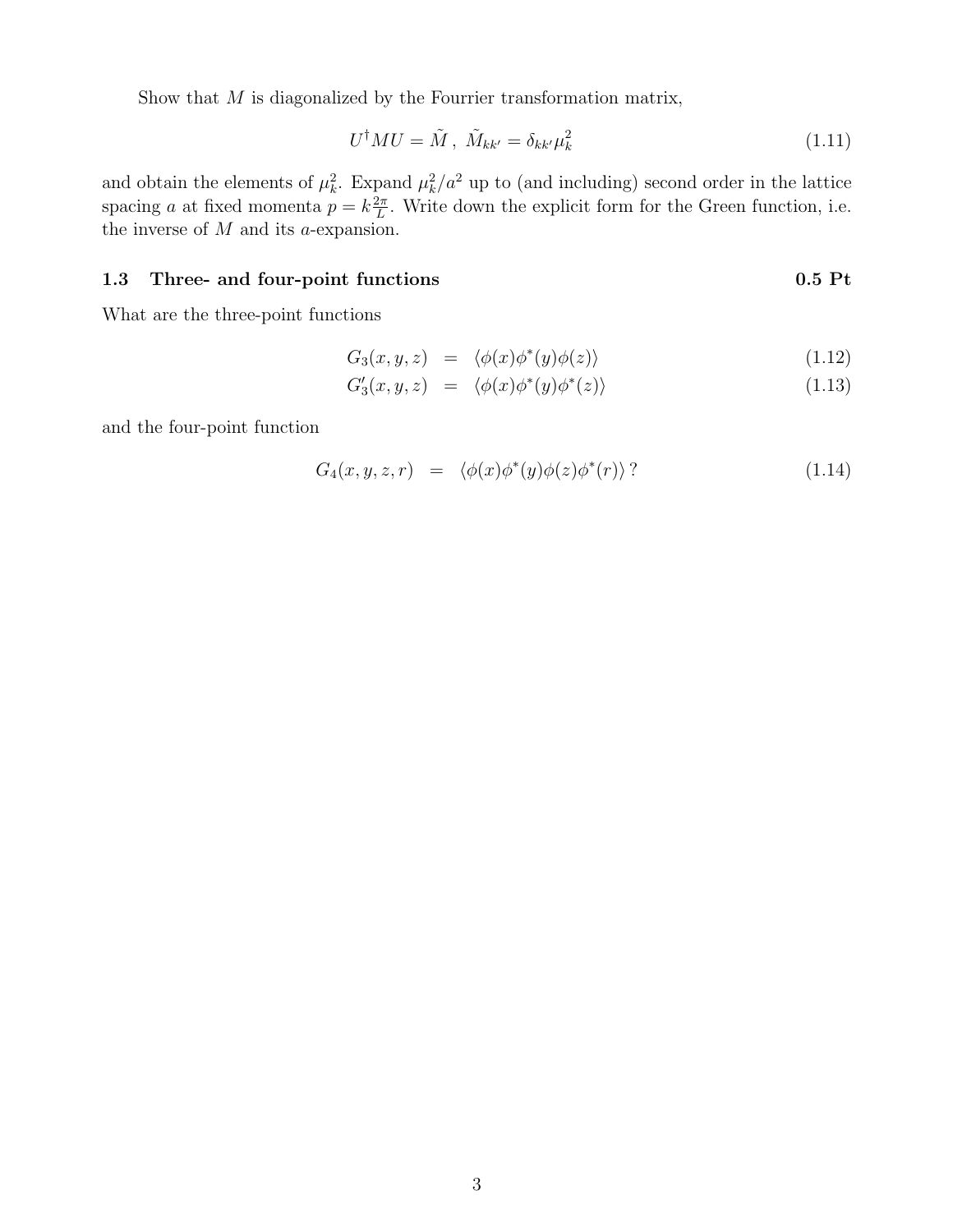### 2 Symanzik improvement of the scalar theory

Based on an analysis of the structure of lattice perturbation theory, K. Symanzik has argued [1] that the *a*-effects of a lattice theory of order  $a^n$  can be removed by adding to the lattice Lagrangian density a complete set of local fields  $O_i(x)$  which

- are invariant under all the symmetry transformations of the original Lagrangian
- have mass dimension  $[O_i(x)] \equiv d_O \leq n + d$  in d space-time dimensions
- are *not* equivalent by the equations of motion of the theory.

The improved theory has the action

$$
S_{\text{impr}} = S + \delta S, \quad \delta S = a^d \sum_{x} \sum_{i} c_i(\lambda) a^{d_O - d} O_i(x), \qquad (2.1)
$$

The statement refers to so-called on-shell quantities, in particular energies of the theory and means that at fixed  $\mathbf{p}, m_{\rm R}$  terms of order  $a^n$  are absent in the expansion in a. Local fields are composed of  $\phi(x), \partial_\mu \phi(x), \partial_\mu \partial_\nu \phi(x), \ldots, m$ . The statement holds after renormalization (replacement of bare parameters by observables).

#### 2.1 Automatic  $O(a)$  improvement 0.5 Pt

Why are there no linear a-effects in the  $\phi^4$  theory with standard action in  $d = 4$  dimensions? Is this true in  $d = 3$  dimensions?

### 2.2  $O(a^2)$  improvement 1 Pt

Make a complete list of all allowed local fields for  $n = 2$  (i.e.  $a^2$  improvement) for  $d = 4$ . Start with a general list of the interacting theory  $(\lambda > 0)$ .

Now turn to the free theory. Use the equation of motion  $\left(-\partial_{\mu}\partial_{\mu}+m^2\right)\phi(x)=0$  to show that

$$
O_1(x) = \sum_{\mu=0}^{3} [\partial_{\mu} \partial_{\mu} \phi(x)]^2, \qquad (2.2)
$$

$$
O_2(x) = \left[\sum_{\mu=0}^3 \partial_\mu \partial_\mu \phi(x)\right]^2 \tag{2.3}
$$

is a complete list. Note that as the free theory is quadratic in  $\phi$ , there are no terms with more than two  $\phi$ -fields.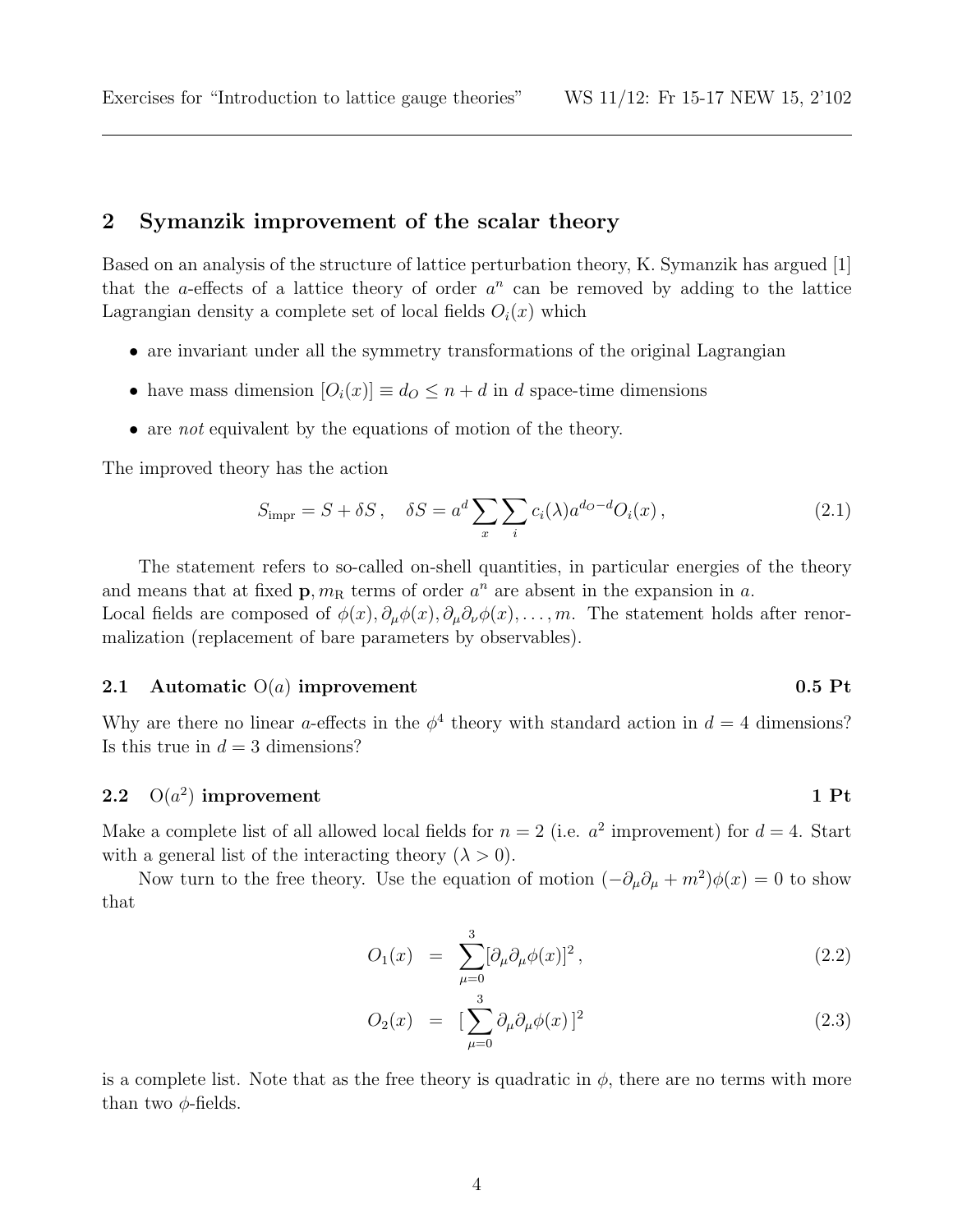#### 2.3 Energy momentum relation 2.5 Pt

Compute the energy momentum relation of the free theory as a function of  $c_1, c_2$ .

We remark that the improvement of correlation functions requires additional improvement terms of the fields appearing in the correlation functions [2]. This is avoided above by just looking at the energies.

## References

- [1] K. Symanzik, Continuum limit and improved action in lattice theories. 1. Principles and  $\phi^4$  theory, Nucl. Phys. **B226** (1983) 187.
- [2] M. Lüscher, S. Sint, R. Sommer, and P. Weisz, *Chiral symmetry and*  $O(a)$  *improvement in* lattice QCD, Nucl. Phys. B478 (1996) 365–400, [hep-lat/9605038].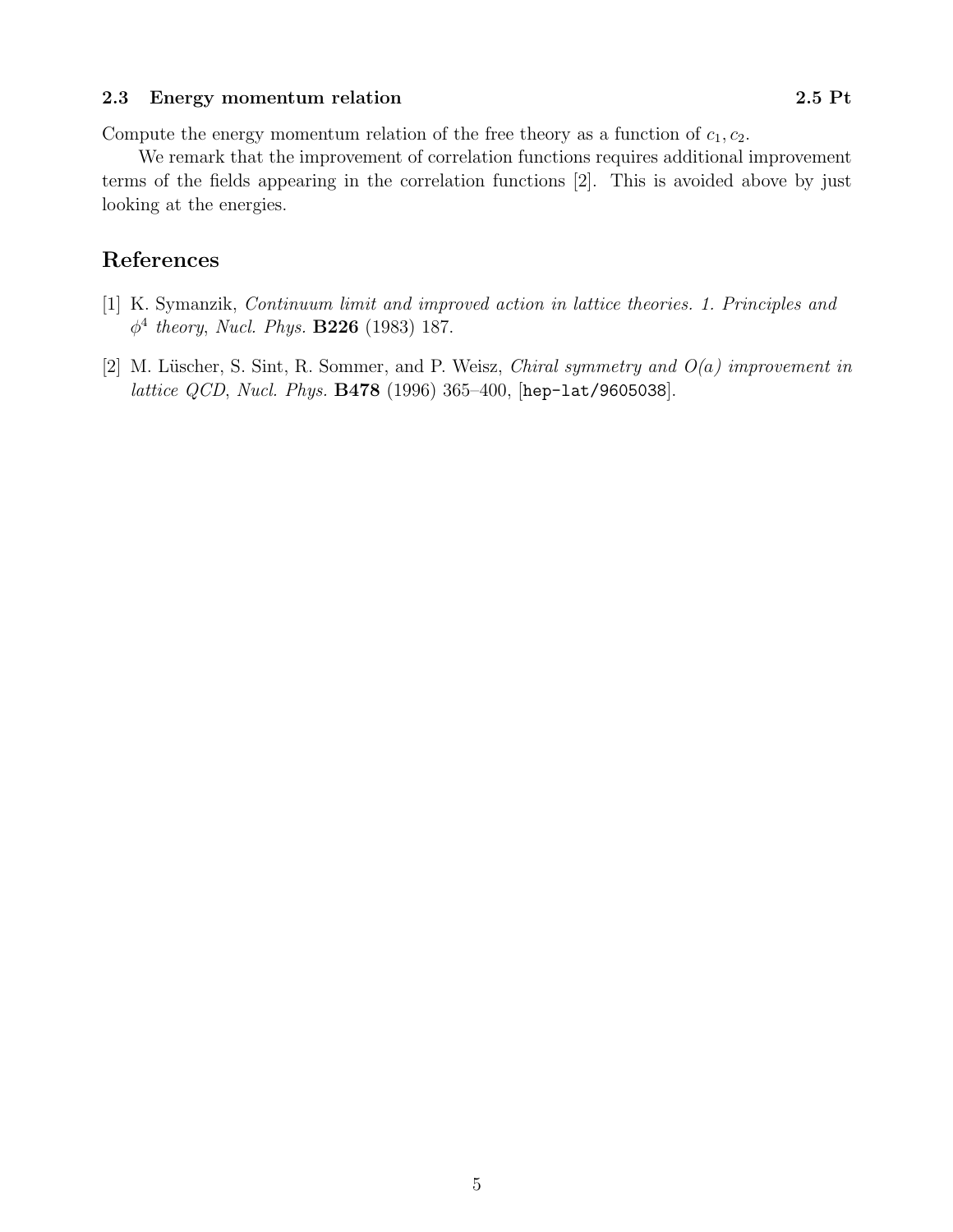# 3 The group  $SU(N)$

SU(N) matrices U satsify  $UU^{\dagger} = \mathbb{1}$ , det  $U = 1$ . They can be written as

 $U = e^B$ ,  $B = -B^{\dagger}$ ,  ${\rm tr}\, B = 0$ .

#### 3.1 0.5 Pt

Show that the metric tensor

$$
G_{ab} = \text{tr}\left(\frac{\partial W}{\partial \omega^a} \frac{\partial W^{\dagger}}{\partial \omega^b}\right)
$$

is symmetric and positive.

 $3.2 \quad \text{SU}(2)$  1.5 Pt

Show that in  $SU(2)$  we can parametrize

$$
B = \sum_{a=1}^{3} T^a B^a , T^a = \frac{\tau^a}{2i} ,
$$

where  $\tau^a$  are the Pauli matrices.

What are the structure constants  $f^{abc}$  of  $SU(2)$ ? Show that

$$
W = \exp(\sum_{a=1}^{3} T^a B^a)
$$

can be written as

$$
W = w^{0} + iw^{k} \tau^{k}, \quad w^{\mu} \in \mathbb{R}, \ w^{\mu} w^{\mu} = 1,
$$
  

$$
W = \sqrt{1 - \omega^{a} \omega^{a}} + i \omega^{a} \tau^{a}, \ \omega^{a} \in [0, 1].
$$

Compute the metric tensor in the latter parametrization and write down the integration measure in the former one.

#### 3.3 Group integrals 1.5 Pt

We consider the group integral

$$
f_{ijkl} = \int \mathrm{d}U \, U_{ij} (U^{\dagger})_{kl}
$$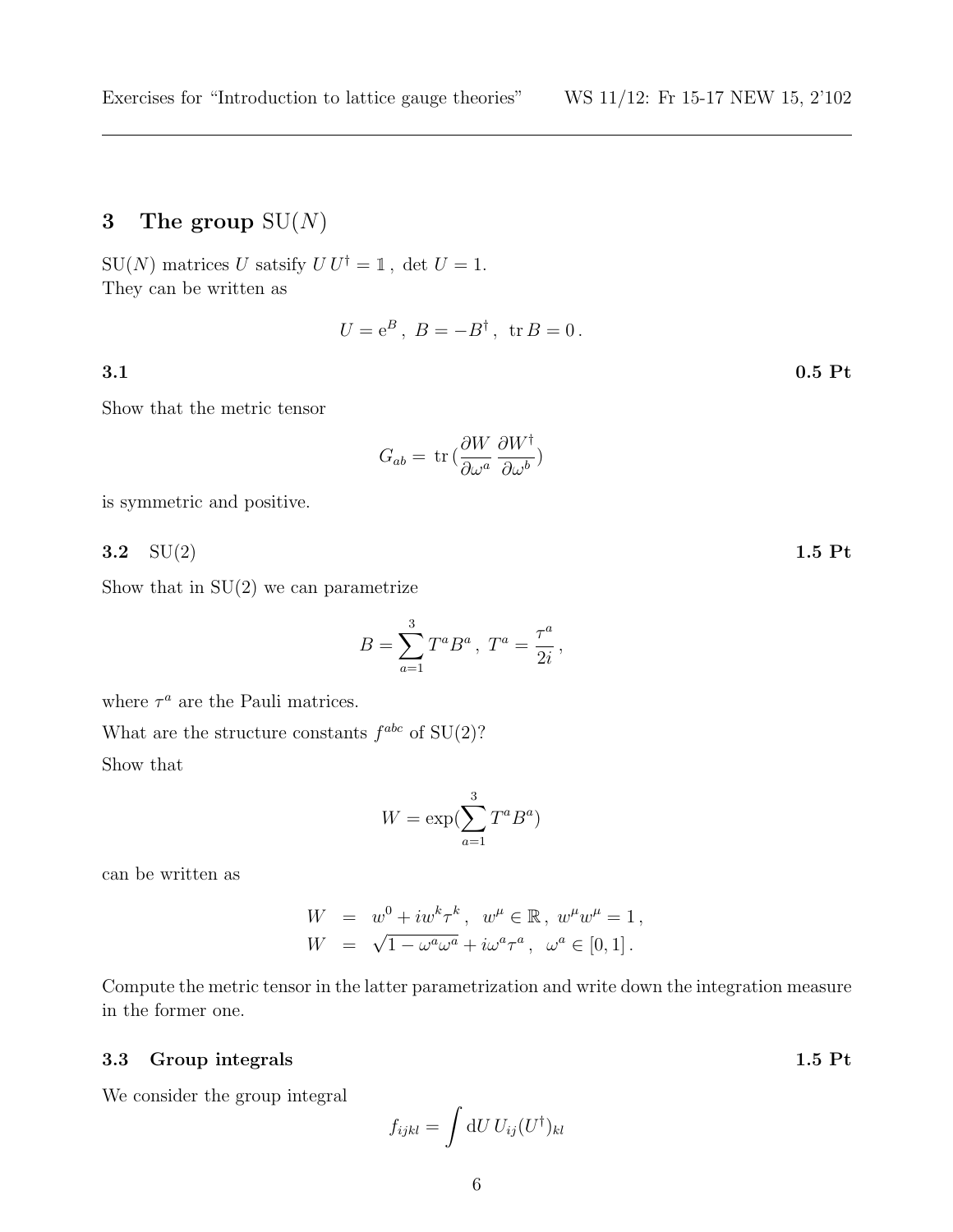and define

fixed j, k: 
$$
F_{il} = f_{ijkl}
$$
.

Invariance of the Haar measure gives

$$
\Lambda F \Lambda^{-1} = F \quad \forall \Lambda \in SU(N) .
$$

Show that any complex  $N \times N$  matrix with this property is a multiple of the unit matrix,  $F = c \times \mathbb{1}.$ 

Hint: first consider  $SU(2)$  and then imbed  $SU(2)$  in  $SU(N)$ .

### 3.4 Plaquette gauge action 0.5 Pt

Show that the plaquette gauge action is real.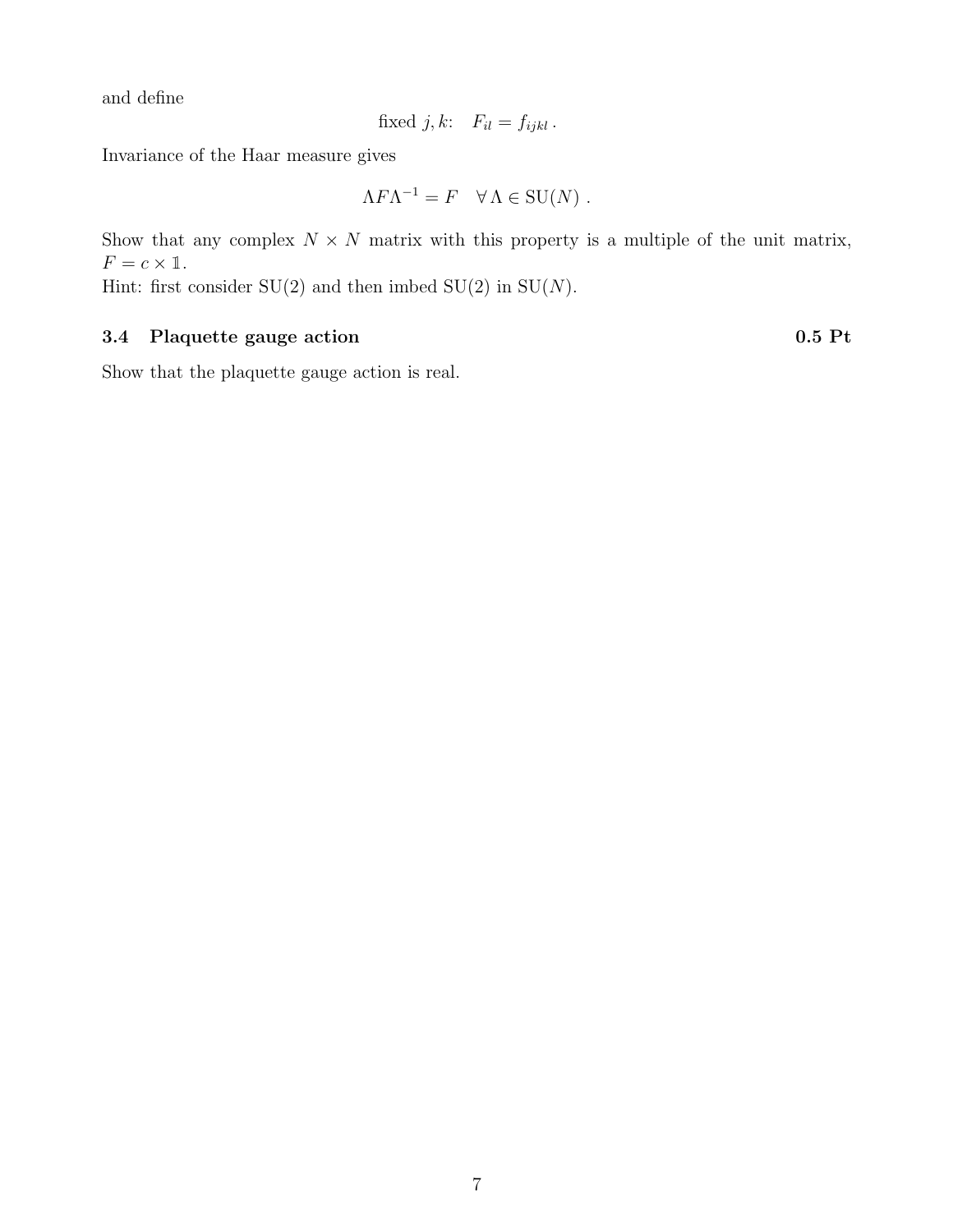### 4 Transfer matrix

#### 4.1 Static scalar quarks

The static action for scalar quarks is

$$
S_{\phi}^{\text{stat}}[\phi, U] = a^4 \sum_{x} \phi^{\dagger}(x) [-D_0^* D_0 + m_0^2] \phi(x) \,. \tag{4.1}
$$

What is the transfer matrix of this theory without gauge fields  $(U(x, \mu) = \mathbb{1} \forall x, \mu)$ ?

What is the transfer matrix of this theory including gauge fields described by the (Wilson) plaquette gauge action.

#### 4.2 Pure gauge theory

We consider the transfer matrix in temporal gauge  $(U(x, 0) = 1 \forall x)$ ,

$$
\hat{\mathbb{T}}\,\psi[V] = \int DV' K[V,V']\,\psi[V'] \tag{4.2}
$$

$$
K[V, V'] = e^{-\Delta S[V, 1, V']}, \tag{4.3}
$$
\n
$$
G[V, W, V'] = \frac{1}{2} G[V, V, W, V'] + \frac{1}{2} G[V, V'] \tag{4.4}
$$

$$
\Delta S[V, W, V'] = \frac{1}{2} S_p[V] + S_k[V, W, V'] + \frac{1}{2} S_p[V'], \qquad (4.4)
$$

$$
S_p[V] = \frac{1}{g_0^2} \sum_{\mathbf{x}} \sum_{k,l=1}^{S} \text{tr} P(x,k,l).
$$
 (4.5)

$$
S_k[V, W, V'] = \frac{1}{g_0^2} \sum_{\mathbf{x}} \sum_{k=1}^3 \text{ tr} [P(x, k, 0) + P(x, k, 0)^\dagger], \qquad (4.6)
$$

$$
P(\mathbf{x},k,0) = 1 - V'(\mathbf{x},k) W(\mathbf{x} + a\hat{k}) V(\mathbf{x},k)^{-1} W(\mathbf{x})^{-1}.
$$
 (4.7)

Show that it is a positive semidefinite operator:

$$
\langle \psi | \hat{\mathbb{T}} | \psi \rangle = \int D[V] (\psi[V])^* \hat{\mathbb{T}} \psi[V] \ge 0 \,\forall \,\psi \text{ with } \langle \psi | \psi \rangle > 0 \,.
$$

Hints:

- Separate the potential term  $S_p$  and formulate the problem in terms of the kinetic part only.
- Factorize the kinetic part into single link transfer matrices.
- Perform a (convergent) expansion in  $\frac{1}{g_0^2}$  of the single link transfer matrix to show it is positive semidefinite.

Remark: with some more mathematics one can also show that the single link transfer matrix is strictly positive.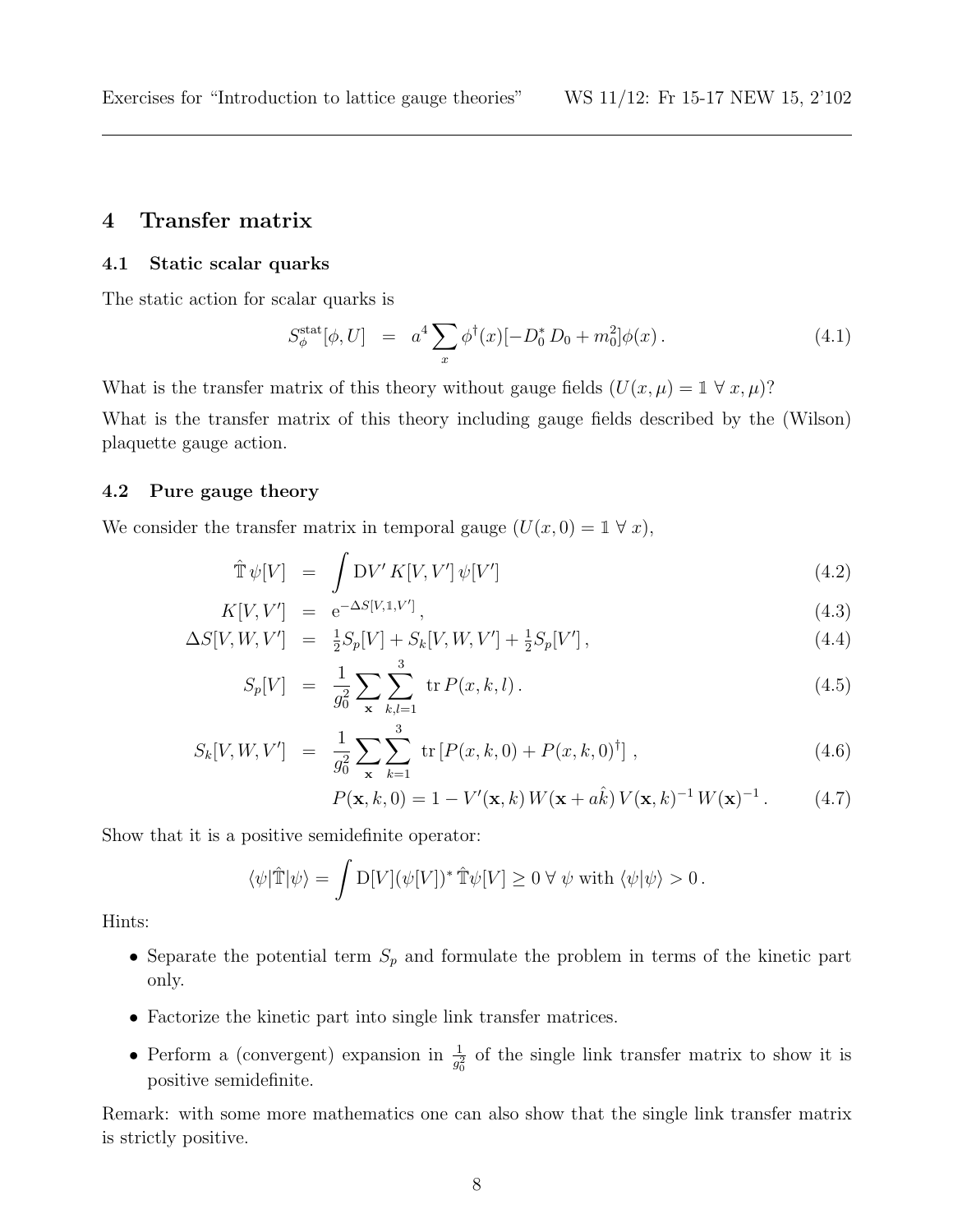# 4.3 Static scalar fields II

Now perform the same discussion for the transfer matrix of static scalar fields to show its positivity.